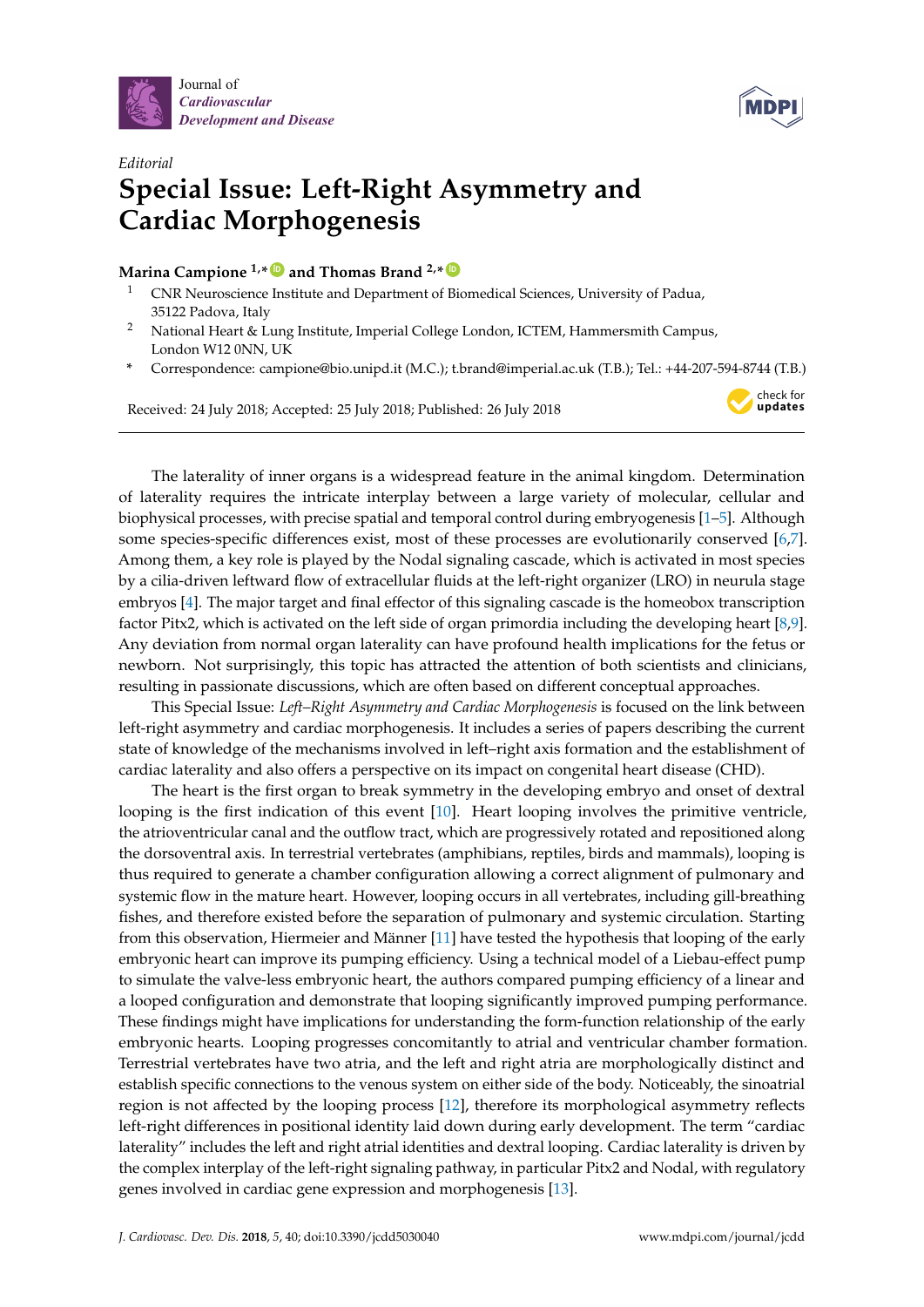The normal internal organ arrangement is defined as *situs solitus*. Developmental alterations in normal left-right patterning result in a wide spectrum of laterality phenotypes, which can be broadly classified as heterotaxy and *situs inversus*; these conditions and their anatomical and morphological characteristics have been thoroughly discussed by Anderson and colleagues [\[14\]](#page-2-9). *Situs inversus* is a condition in which all internal organs present a reversed left-right identity. In heterotaxy, asymmetries in structure and placement of organs occur stochastically due to failure to establish asymmetry or errors in relay of axial patterning. In particular, within the heart, the laterality of the sinoatrial region and looping directionality are not coupled. Heterotaxy also includes isomerism, a condition in which the left-right morphological differences in the sinoatrial region are absent, which is associated with the occurrence of several CHDs. Some isolated forms of CHD associated to heterotaxy can occur even in a *situs solitus* condition. Versacci et al. [\[15\]](#page-2-10) have reviewed current data on animal models and human genetic studies and highlight that these isolated CHD might be, in some patients, the only morphological manifestation of an underlying molecular left-right patterning defect. The left identity gene *Pitx2* can also be mutated in some isolated CHD, as reviewed by Franco and colleagues [\[16\]](#page-2-11). Noticeably, impaired Pitx2 function has also been linked to arrhythmogenesis, thus providing a novel link between laterality and adult heart function.

The broad variety of laterality phenotypes underscores the complexity in the underlying molecular regulation, in particular, modulation of Nodal signaling. The paper by Belo et al. [\[17\]](#page-2-12) describes the role of Cerberus-like 2 (Cerl2), an inhibitor of Nodal. As highlighted by the authors, the tight control that Cerl2 exerts on Nodal signaling is extremely important, by allowing the precise modulation of the left-right genetic program in time and space. Nodal expression and function are also the topic of the paper by Schweickert et al. [\[18\]](#page-2-13). Nodal expression can be inverted, bilaterally induced, or absent in embryos with an aberrant left-right axis. The authors conclude that the Nodal expression pattern may be indicative of the underlying molecular defects and propose a model to explain them: randomizations can primarily be caused by defects in the flow-generating ciliary apparatus of the LRO, whereas symmetrical pattern is the result of impaired flow sensing on the left, the right, or both sides. This original conceptual approach pinpoints functions of genes whose role in laterality determination have remained obscure. Altogether, these two papers clearly show that molecular events, which occur before and around the early neurula stage are extremely important for the establishment of the body plan. The implications of these findings are important for human teratogenicity studies, as demonstrated by T. Sadler [\[19\]](#page-2-14). The author proposes that the prime time for teratogenic insults, normally recognized between the third and the eighth week of embryonic development should be extended to include the first two weeks of development, the time period when the three embryonic axes are laid down.

We are very thankful to all the authors who contributed to this Special Issue: *Left–Right Asymmetry and Cardiac Morphogenesis* and we hope that their papers will contain useful information for scientists and clinicians with an interest in the fascinating topic of left-right axis formation and cardiac morphogenesis.

**Conflicts of Interest:** The authors declare no conflict of interests.

## **References**

- <span id="page-1-0"></span>1. Vandenberg, L.N.; Levin, M.A. Unified model for left-right asymmetry? Comparison and synthesis of molecular models of embryonic laterality. *Dev. Biol.* **2013**, *379*, 1–15. [\[CrossRef\]](http://dx.doi.org/10.1016/j.ydbio.2013.03.021) [\[PubMed\]](http://www.ncbi.nlm.nih.gov/pubmed/23583583)
- 2. Yoshiba, S.; Hamada, H. Roles of cilia, fluid flow, and  $Ca^{2+}$  signaling in breaking of left-right symmetry. *Trends Genet.* **2014**, *30*, 10–17. [\[CrossRef\]](http://dx.doi.org/10.1016/j.tig.2013.09.001) [\[PubMed\]](http://www.ncbi.nlm.nih.gov/pubmed/24091059)
- 3. Blum, M.; Schweickert, A.; Vick, P.; Wright, C.V.; Danilchik, M.V. Symmetry breakage in the vertebrate embryo: When does it happen and how does it work? *Dev. Biol.* **2014**, *393*, 109–123. [\[CrossRef\]](http://dx.doi.org/10.1016/j.ydbio.2014.06.014) [\[PubMed\]](http://www.ncbi.nlm.nih.gov/pubmed/24972089)
- <span id="page-1-1"></span>4. Hamada, H.; Tam, P.P. Mechanisms of left-right asymmetry and patterning: Driver, mediator and responder. *F1000Prime Rep.* **2014**, *6*, 110. [\[CrossRef\]](http://dx.doi.org/10.12703/P6-110) [\[PubMed\]](http://www.ncbi.nlm.nih.gov/pubmed/25580264)